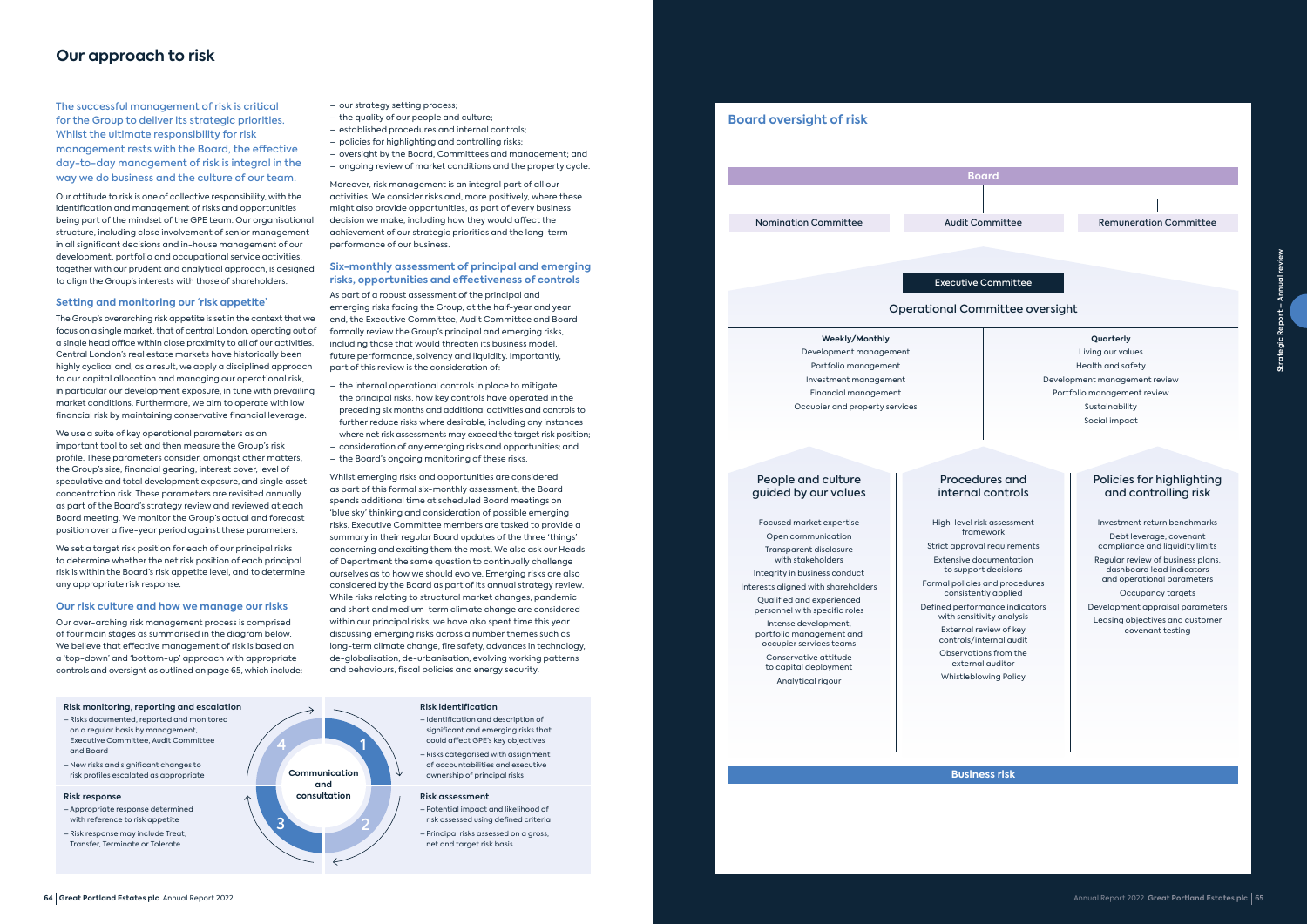The uncertainties, disruption and challenges of the COVID-19 pandemic continued into the year, impacting our markets and our operations. The Board and the Audit Committee have overseen the Company's response to the pandemic, the actions taken to mitigate its impacts, and also the opportunities arising from the pandemic, including in relation to potential longer-term structural changes in working and retail practices.

As our markets recovered over 2021/22 as the impacts of COVID-19 abated, recent tragic events in Ukraine have impacted the global economy and supply chains and accelerated inflationary pressures. The Board and Audit Committee continue to monitor the risks arising from the Russia-Ukraine conflict and geopolitical tensions, as well as the ongoing uncertainties in relation to the UK's international trade arrangements, and their potential impacts on the UK economy, our operations and London's attractiveness. Further details on market impacts can be found in 'Our markets' on pages 21 and 22 and our viability assessment on page 78.

Our principal risks remain largely unchanged from the prior year, save for the inclusion of one new principal risk as described below ('Flex operational capabilities and service provision'). In addition, we have amended the descriptions of some of our principal risks to reflect how they have evolved over the past 12 months. Key changes include the following:

– as we drive our Flex strategy and scale-up our Flex operations, our ability to deliver this operationally intensive part of our business, control costs and generate appropriate risk adjusted returns has grown in significance. At the same time, our ability, directly and through our partners, to deliver quality services that meet the needs of our customers has also become increasingly important. 'Flex operational capabilities and service provision' has therefore been added to the Group risk register this year as a new principal risk;

- the risks associated with longer-term structural changes in working practices now subsist outside of the 'Pandemic' risk and have therefore been incorporated into our 'Meeting customer needs' risk. More generally, we now refer to our 'customers' rather than 'occupiers' in line with our Customer first approach;
- our risk assessment of 'Pandemic' has reduced as the impacts of COVID-19 have subsided. Nevertheless, uncertainty remains as to the future trajectory of the pandemic, including the emergence of new strains of the virus, and 'Pandemic' therefore remains a principal risk at the current time;
- following the occurrence of structural retail changes, our structural retail change risk has been updated to refer to 'Retail market uncertainties' more broadly and has also been updated to reference the risk of inflation and higher interest rates adversely impacting consumer spending and potentially demand for retail space in London. Our assessment of the risk has reduced overall following recently improved retail activities;
- the 'London attractiveness' risk has been expanded for the impacts of the macro environment, including the risk of recession, driven by factors such as geopolitical tensions, supply chain disruption and inflationary pressures, potentially impacting London's appeal;
- the 'Failure to profitably deliver the development programme' risk description has also been updated to expressly reference the heightened risks arising from supply chain disruption and inflation;
- our inclusive culture is considered an important factor in GPE being able to develop and deliver its evolving business plan, and this has now been reflected in our 'People' risk. As variable pay outcomes have reduced in uncertain markets, this has caused our 'People' risk to increase over the year; and
- the 'Poor capital allocation decisions' risk now captures the risk of over-allocating capital expenditure to upgrade buildings to meet minimum energy efficiency standards in place of alternative asset strategies, along with the risk of over-paying for assets in volatile markets.

A description of the Group's principal risks and a summary of the key controls and steps taken to mitigate those risks, together with how the net risk rating for each risk has changed in the year, is shown on pages 68 to 77. The risks are not set out in priority order. The likelihood and impact of each principal risk is assessed on a gross, net (taking account of the Group's existing controls and mitigations) and target risk basis (to determine whether the net risk position is within the Board's appetite level). The net risk assessment for each principal risk is shown on the heatmap on page 66.

### **The Board's ongoing monitoring of the Group's principal risks and controls**

Ongoing monitoring of our principal risks and controls by the Board is undertaken through:

- relatively low levels of authority for transactions requiring Board approval, with investment transactions and development approvals requiring, amongst other matters, consideration of the impact on financial leverage, interest cover and portfolio risk/composition;
- the Executive Committee's oversight of all day-to-day significant decisions;
- the Chief Executive reporting on the market conditions dashboard, operational parameters and sustainability, as appropriate, at each scheduled Board meeting;
- members of the Executive Committee regularly providing a review of the development programme, occupational markets and key property matters to the Board;
- the Chief Financial & Operating Officer reporting on Group forecasts, including actual and prospective leverage metrics, the customer watch list and delinquencies, HR matters, cyber and IT initiatives, social impact and health and safety matters at scheduled Board meetings;
- the Executive Directors communicating with the Board on any significant market and operational matters between Board meetings;
- senior managers attending the Board and Committee meetings as appropriate to discuss specific risks either across the business, such as sustainability, health and safety, people and cyber, or relating to transactions;
- the Audit Committee meeting with the valuers at least twice a year to better understand market conditions and challenge the assumptions underlying the valuation; and
- the Audit Committee receiving internal audit reports on key risk and control areas and observations from the external auditor.

### **Our focus during the year**

In light of market disruptions and uncertainties, the focus of our strategy and business model, with a clear linkage of our risks to overarching strategic priorities and operational parameters, has again been revisited this year at all of our scheduled Board meetings. Areas of significant focus have included:

|                                                                                                                                                                                                                                                                                                                                                        | See<br>more                                     |
|--------------------------------------------------------------------------------------------------------------------------------------------------------------------------------------------------------------------------------------------------------------------------------------------------------------------------------------------------------|-------------------------------------------------|
| GPE's response to the pandemic to mitigate risks<br>throughout our business, including in respect<br>of employees, operations, customers, suppliers<br>and the development programme;                                                                                                                                                                  | on pages<br>17, 31, 53, 57,<br>58 and 61        |
| The completion of our developments at 1 Newman<br>Street & 70/88 Oxford Street, W1, the progress of<br>our development at 50 Finsbury Square, EC2 and<br>the approval and commencement of enabling<br>works at 2 Aldermanbury Square, EC2;                                                                                                             | on pages<br>23 to 25                            |
| The development planning and planning status<br>of our near-term schemes at New City Court, SE1,<br>Minerva House, SE1 and French Railways House<br>and 50 Jermyn Street, SW1;                                                                                                                                                                         | on pages<br>24 and 25                           |
| The continued leasing activity across our portfolio,<br>including lettings achieved at Hanover Square, W1,<br>1 Newman Street, W1 and the pre-let at 50 Finsbury<br>Square, EC2;                                                                                                                                                                       | on pages<br>27 and 28                           |
| Continuing to crystallise profits through the sale<br>of 160 Old Street, EC1 for £181.5 million (our share<br>£90.8 million) while continuing to assess our<br>individual asset strategies;                                                                                                                                                            | on page 29                                      |
| Enhancing the debt maturity profile of the Group<br>by extending the maturity of £400 million of its<br>£450 million unsecured revolving credit facility<br>to January 2027;                                                                                                                                                                           | on page 158                                     |
| Given our risks of 'Failing to maximise returns<br>from prevailing market conditions' and 'Meeting<br>customer needs', further developing and rolling<br>out our Flex offer, including at 16 Dufour's Place, W1,<br>augmenting our Flex office offer with the acquisition<br>of 7/15 Gresse Street, W1, and developing our<br>Customer first approach; | on pages<br>19, 27, 28,<br>56 and 57            |
| Further implementing market-leading technology<br>solutions across our portfolio, including our<br>sesame® app. The Board also approved our new<br>one-year Innovation Strategy;                                                                                                                                                                       | on pages<br>08, 10, 16,<br>39, 44, 57<br>and 82 |
| Recruitment, succession planning and talent<br>development to ensure that GPE has the skills,<br>capabilities and diversity required to execute<br>its evolving strategy;                                                                                                                                                                              | on pages<br>54, 55, 102<br>and 103              |
| Progressing our diversity and inclusion objectives<br>and approving our People Plan;                                                                                                                                                                                                                                                                   | on pages<br>54, 55<br>and 103                   |
| Overseeing progress against GPE's Sustainability<br>Statement of Intent and Roadmap to Net Zero<br>along with actions to quantify and mitigate<br>the impacts of new minimum energy efficiency<br>rating requirements;                                                                                                                                 | on pages<br>37 to 55<br>and 59                  |
| Implementing our Health and Safety Strategy and<br>strengthening our procedures across the portfolio;                                                                                                                                                                                                                                                  | on pages<br>61 and 77                           |
| Continued focus on our cyber governance both<br>at head office and in relation to IT equipment<br>across our portfolio.                                                                                                                                                                                                                                | on pages<br>77 and 110                          |

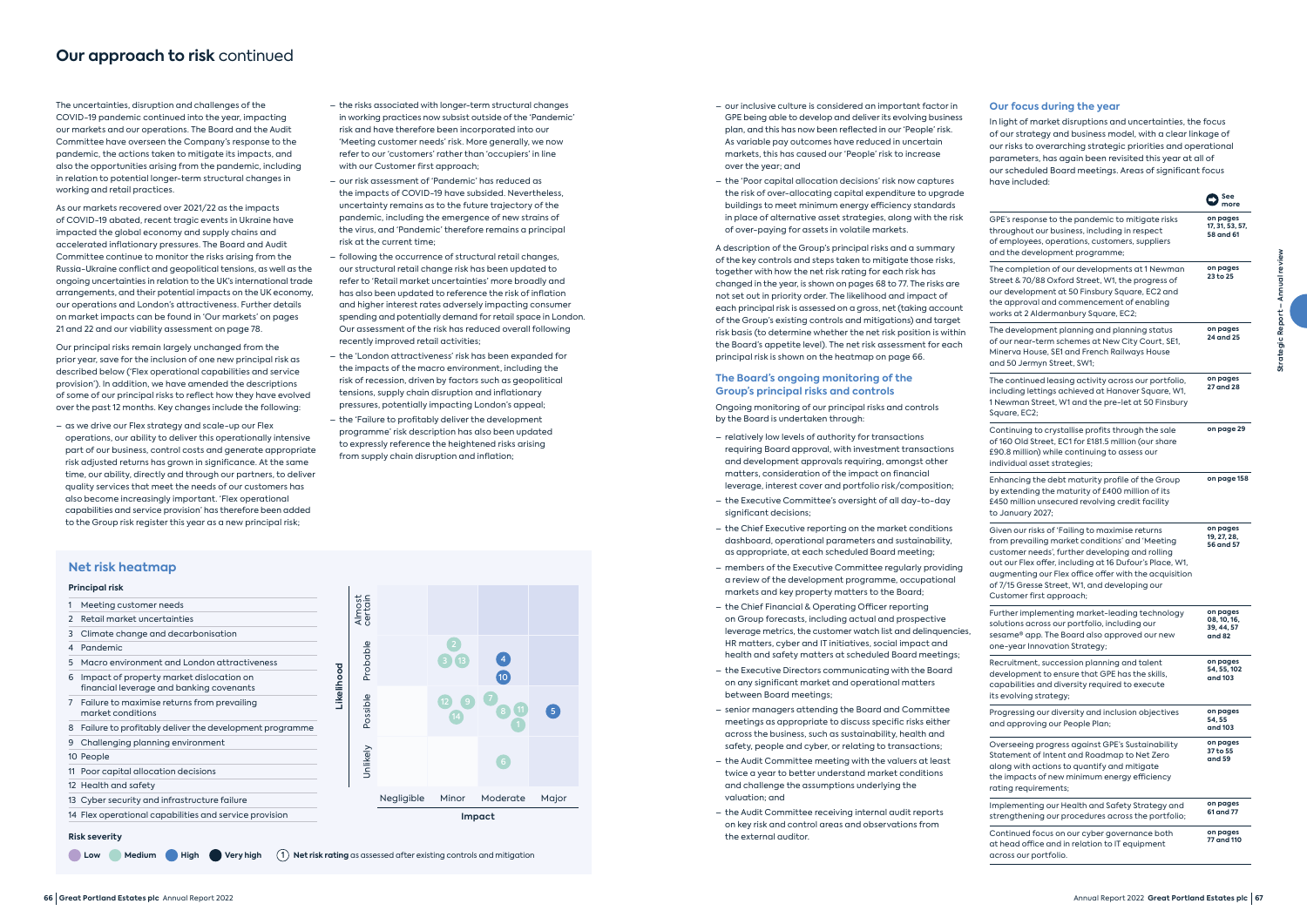### **How we manage principal risks and uncertainties**

| Principal risk                                                                                                                                                                                                                                                                                                                                                                                                                                                                                                                                                                                                                                                                                                                                                                          | Strategic priorities                                                                                                                                                                                                                            | How we monitor and manage risk                                                                                                                                                                                                                                                                                                                                                                                                                                                                                                                                                                                                                                                                                                                                                                                                                                                                                                                                                                                                                                                                                                                                                                                                                                                                                                                                                                                                                                                                     | Net risk movement<br>over the last 12 months | Commentary                                                                                                                                                                                                                                                                                                                                                                                                                                                                                                                                                                                                                                                                                                                                                                                                                                                                                                                                                                                                                                                                                                                                                                                |
|-----------------------------------------------------------------------------------------------------------------------------------------------------------------------------------------------------------------------------------------------------------------------------------------------------------------------------------------------------------------------------------------------------------------------------------------------------------------------------------------------------------------------------------------------------------------------------------------------------------------------------------------------------------------------------------------------------------------------------------------------------------------------------------------|-------------------------------------------------------------------------------------------------------------------------------------------------------------------------------------------------------------------------------------------------|----------------------------------------------------------------------------------------------------------------------------------------------------------------------------------------------------------------------------------------------------------------------------------------------------------------------------------------------------------------------------------------------------------------------------------------------------------------------------------------------------------------------------------------------------------------------------------------------------------------------------------------------------------------------------------------------------------------------------------------------------------------------------------------------------------------------------------------------------------------------------------------------------------------------------------------------------------------------------------------------------------------------------------------------------------------------------------------------------------------------------------------------------------------------------------------------------------------------------------------------------------------------------------------------------------------------------------------------------------------------------------------------------------------------------------------------------------------------------------------------------|----------------------------------------------|-------------------------------------------------------------------------------------------------------------------------------------------------------------------------------------------------------------------------------------------------------------------------------------------------------------------------------------------------------------------------------------------------------------------------------------------------------------------------------------------------------------------------------------------------------------------------------------------------------------------------------------------------------------------------------------------------------------------------------------------------------------------------------------------------------------------------------------------------------------------------------------------------------------------------------------------------------------------------------------------------------------------------------------------------------------------------------------------------------------------------------------------------------------------------------------------|
| <b>Meeting customer needs</b>                                                                                                                                                                                                                                                                                                                                                                                                                                                                                                                                                                                                                                                                                                                                                           |                                                                                                                                                                                                                                                 |                                                                                                                                                                                                                                                                                                                                                                                                                                                                                                                                                                                                                                                                                                                                                                                                                                                                                                                                                                                                                                                                                                                                                                                                                                                                                                                                                                                                                                                                                                    |                                              |                                                                                                                                                                                                                                                                                                                                                                                                                                                                                                                                                                                                                                                                                                                                                                                                                                                                                                                                                                                                                                                                                                                                                                                           |
| We fail to identify and react<br>effectively to shifting patterns of<br>work space use and/or understand<br>and provide spaces that meet quickly<br>evolving customer needs, including<br>potential longer-term structural<br>changes in working practices,<br>accelerated by the COVID-19<br>pandemic, that change the level<br>and nature of demand for space<br>in central London. This could lead<br>to GPE failing to deliver space and<br>lease terms that customers want<br>and/or an inappropriate mix of flex<br>versus traditional space, resulting<br>in poor investment returns,<br>potentially stranded assets and<br>losing customers to competitors.                                                                                                                     | Progress<br>sustainability<br>agenda<br>Drive innovation<br>$\boxed{2}$<br>and change<br>Deliver on our<br>Flex ambition<br>Embed our<br>Customer<br>first approach<br>Deliver and lease<br>the committed<br>schemes<br>Prepare<br>the pipeline | - Quarterly review of individual property business plans and the market<br>more generally.<br>- Portfolio Management, Leasing and Flex quarterly updates to the<br>Executive Committee with reporting at scheduled Board meetings.<br>- Board and management review of GPE's flexible space offer across<br>the portfolio, including broadening our product offering.<br>- The Group's in-house Occupier and Property Services teams have proactive<br>engagement with customers to understand their occupational needs and<br>requirements with a focus on retaining income, including through meetings and<br>regular customer surveys which help us track our Net Promoter Score. Executive<br>Committee members meet with our top 20 customers at least annually.<br>- Working with potential customers to address their needs and aspirations<br>during the planning application and design stages of developments.<br>- Board and management oversight of the development and implementation<br>of our Innovation Strategy and related initiatives.<br>- Design (supported by a specialist fit-out team) and innovation activities<br>in the areas of sustainability, technology, wellbeing and experience.<br>- Board and management oversight of the development of our Customer<br>first approach.<br>- Board annual strategy review, including market updates received from<br>third parties.                                                                                            | No change                                    | In an environment in which our customer needs are et<br>our success. To ensure we are delivering the spaces of<br>with the aim of embedding this across our business op<br>of the GPE brand, the appointment of Steven Mew as<br>of roles and teams to support and enhance the delive<br>Testament to our approach, we had a record leasing<br>of rent at a 9.8% premium to March 2021 ERVs, whilst<br>Over the past 12 months, we have continued to devel-<br>Fully Managed offer following the successful leasing<br>a significant ambition to grow our Flex office offering<br>we will also look to supplement this growth through a<br>We continue to design and innovate in the areas of su<br>evolving customer needs. We were very encouraged<br>updated our understanding of how our customers vie<br>our Net Promoter Score remained high at +27.8, which                                                                                                                                                                                                                                                                                                                        |
| <b>Retail market uncertainties</b>                                                                                                                                                                                                                                                                                                                                                                                                                                                                                                                                                                                                                                                                                                                                                      |                                                                                                                                                                                                                                                 |                                                                                                                                                                                                                                                                                                                                                                                                                                                                                                                                                                                                                                                                                                                                                                                                                                                                                                                                                                                                                                                                                                                                                                                                                                                                                                                                                                                                                                                                                                    |                                              |                                                                                                                                                                                                                                                                                                                                                                                                                                                                                                                                                                                                                                                                                                                                                                                                                                                                                                                                                                                                                                                                                                                                                                                           |
| Market uncertainties following a<br>structural shift in the retail industry,<br>accelerated by the COVID-19<br>pandemic and compounded by<br>the impact of inflation and higher<br>interest rates on consumer spending,<br>force changes to leasing requirements<br>and structures (e.g. turnover rents or<br>shorter lease terms) and/or reduce<br>the demand for, or profitability of<br>retail space in central London. This<br>increases vacancy and reduces rental<br>values and income, asset values and<br>returns from retail space.                                                                                                                                                                                                                                            | $\overline{\mathbf{2}}$<br>Drive innovation<br>and change<br>Deliver and lease<br>the committed<br>schemes<br>Prepare<br>the pipeline                                                                                                           | Strategic financial forecasts updated prior to each Board meeting<br>including scenario planning for different economic cycles.<br>- Quarterly review and proactive monitoring of asset-by-asset business<br>plans to assess exposures and inform hold/sell strategies.<br>- Regular reporting to Executive Committee and Board on negotiations<br>and marketing campaigns, cash and rent collection.<br>- Regular updates received from central London retail agencies to understand<br>current market trends and anticipating future changes to deal structures.<br>- Proactive engagement with retail customers to understand their<br>occupational needs with a focus on retaining income.<br>- Design Review Panel reviews building design and specification to ensure<br>the scheme can accommodate flexibility of unit sizes appropriate for<br>future retail customer demand.<br>- In-house Leasing and Marketing teams liaise with external advisers on<br>a regular basis, creating marketing campaigns, agreed budgets and<br>timelines in accordance with our leasing/marketing objectives.<br>- Active participation in industry groups to promote London.<br>- Board annual strategy review, including market updates received<br>from third parties.                                                                                                                                                                                                                                | <b>Decreased</b>                             | Our retail focus is to deliver high quality, modern reta<br>our activities centred on the prime shopping streets of<br>Retail space comprises 20% of our portfolio by value.<br>Through the pandemic, UK retail has suffered from a<br>shift as increasing volumes of sales move online. Cent<br>and consumers have avoided busy locations during tl<br>the pandemic has abated, retail market uncertaintie<br>remains unclear. However, levels of footfall on Londo<br>cases are back to near pre-pandemic levels. These in<br>capital values and have increased transactional acti<br>assessment for this risk at the current time.<br>Our current focus is on leasing the retail space in our<br>Oxford Street, and Hanover Square, at the northern e<br>retail experiences into locations that will benefit from<br>We continue to proactively monitor individual asset portal                                                                                                                                                                                                                                                                                                        |
| <b>Climate change and decarbonisation</b>                                                                                                                                                                                                                                                                                                                                                                                                                                                                                                                                                                                                                                                                                                                                               |                                                                                                                                                                                                                                                 |                                                                                                                                                                                                                                                                                                                                                                                                                                                                                                                                                                                                                                                                                                                                                                                                                                                                                                                                                                                                                                                                                                                                                                                                                                                                                                                                                                                                                                                                                                    |                                              |                                                                                                                                                                                                                                                                                                                                                                                                                                                                                                                                                                                                                                                                                                                                                                                                                                                                                                                                                                                                                                                                                                                                                                                           |
| The need to decarbonise our business<br>increases the cost of our activities<br>through the need to retrofit buildings<br>to improve their sustainability<br>credentials (e.g. minimum energy<br>efficiency standards and building<br>ratings). This also reduces our ability to<br>redevelop due to planning restrictions,<br>increased regulation and stakeholder<br>expectations, the increased cost<br>of low carbon technology/materials<br>and potentially the pricing of carbon.<br>Failure to meet the climate challenge<br>could impact our ability to raise<br>capital, deliver buildings, reduce<br>the demand for the buildings we<br>own, cause significant reputational<br>damage and result in exposure<br>to environmental activism and<br>potentially stranded assets. | Progress<br>sustainability<br>agenda<br>Drive innovation<br>and change<br>Embed our<br>Customer<br>first approach<br>Prepare<br>the pipeline                                                                                                    | - Regular Board and Executive review of Sustainability Policy and climate<br>change commitments.<br>- Sustainability Committee meets quarterly to consider strategy in respect<br>of climate change and environmental and Social Impact Strategy and risks.<br>Its Portfolio and Development sub-committees meet monthly and report<br>to the Sustainability Committee on progress.<br>- Dedicated Sustainability & Social Impact Director on the Executive Committee<br>supported by Sustainability Managers.<br>- Design Review Panel reviews design brief for all buildings to ensure that<br>forthcoming sustainability risks are considered.<br>- Sustainable Development Brief and Sustainability Strategy in place.<br>- Net Zero Carbon Roadmap with embodied carbon targets established<br>and approved by the Board. Decarbonisation Fund established to support<br>energy efficiency retrofitting in existing buildings.<br>- ESG-linked RCF and annual bonus measures for Executive Committee<br>members to support delivery of decarbonisation within the business.<br>- Programme of ESG investor engagement in place, with regular review<br>of reporting requirements and participation in investor indices.<br>- Steering group to assess, manage and monitor EPC risks across the portfolio<br>both to estimate compliance costs and to inform our buy, hold and sell<br>strategy and decisions.<br>- Participation in industry bodies to influence policy and drive innovation. | No change                                    | With the built environment contributing approximate<br>debate being both a moral and economic imperative<br>been further expanding our sustainability commitme<br>is Now', and our Roadmap to Net Zero, set out how we<br>business to become net zero carbon by 2030.<br>In July 2021, we published a Sustainable Finance Fram<br>projects that have positive environmental and/or soo<br>which includes targets to reduce embodied carbon fi<br>to improve biodiversity net gain across our portfolio l<br>facility will depend on our performance against these<br>within the objectives of many of our senior executives<br>progress has been made against the 2021/22 annual<br>We continue to work to improve the number of our bu<br>requirements for most commercial buildings to have<br>UK government announced its intention that all build<br>of 'B' or above by 2030. We estimate that 80%-90% of<br>result, during the year we compiled individual asset p<br>and broader stakeholder expectations, to assess pot<br>upgrade our existing buildings to the new minimum E<br>Furthermore, we expect the sustainability challenge<br>assets needing a sustainability solution. |

For further details of how we are innovating to develop sustainable spaces, see pages 26 and 37 to 44.

are evolving rapidly, our close relationship with our customers is vital to ces our customers want, we are developing our Customer first approach ess operations. This has included, amongst other things, the refresh ew as our Customer Experience & Flex Director and the restructuring delivery of our market-leading Customer first approach.

ising year, completing 65 new lettings and securing £38.5 million hilst continuing the successful roll-out of our flexible space offering.

evelop our flexible office spaces, including further roll-out of our sing programme at 16 Dufour's Place, W1. Looking forward, we have ering to more than 600,000 sq ft within our existing portfolio and vgh acquisitions.

of sustainability, technology, wellbeing and service provision to meet ged by this year's independent customer satisfaction survey which rs view their buildings and the services we provide. Encouragingly, which placed us in the upper quartile of our London office peer group.

retail units into locations with enduring appeal, with the bulk of eets of Oxford Street, Regent Street, Bond Street and Piccadilly.

m a combination of lower retail sales and an accelerated structural Central London retail has been impacted as tourists have been absent ing the pandemic, particularly where reliant on public transport. As inties remain and the full impact of rising inflation, and interest rates, ndon's key retail streets have recovered in recent months, and in some se improved conditions have slowed the decline in retail rental and activity over the year, supporting a reduction in our overall net risk

our developments at 70/88 Oxford Street, at the eastern end of ern end of New Bond Street. In both cases we aim to deliver new from the planned opening of Crossrail in 2022.

set plans and our exposure to any underperforming retail assets.

mately 40% of the UK's carbon footprint and the climate change ative, particularly for our customers and other stakeholders, we have itments and activities. Our Sustainability Statement of Intent 'The Time is Now we will address the first pillar of the statement to decarbonise our

Framework in respect of potential future debt issuance, to finance pr social impact. This builds on our ESG-linked revolving credit facility oon from our new developments and major refurbishments by 40% and iolio by 25%, in each case by 2030. The rate of interest we pay on this these targets. Furthermore, sustainability targets have been included tives and are being used to assess levels of remuneration. Good nual targets, as set out on pages 38 to 44.

ur buildings rated for their sustainability credentials. Further to existing rave at least an EPC 'E' rating by 1 April 2023, in December 2020, the  $\overline{\phantom{a}}$ buildings will require an Energy Performance Certificate (EPC) rating  $90\%$  of London's buildings do not currently meet this standard. As a  $\mathop{\mathsf{set}}$  plans to proactively improve our EPC ratings to meet government s potential exposures (we estimate that the investment required to um EPC B rating is circa £20 million) and inform our hold/sell strategies. nge to provide us with potential opportunities to acquire orphaned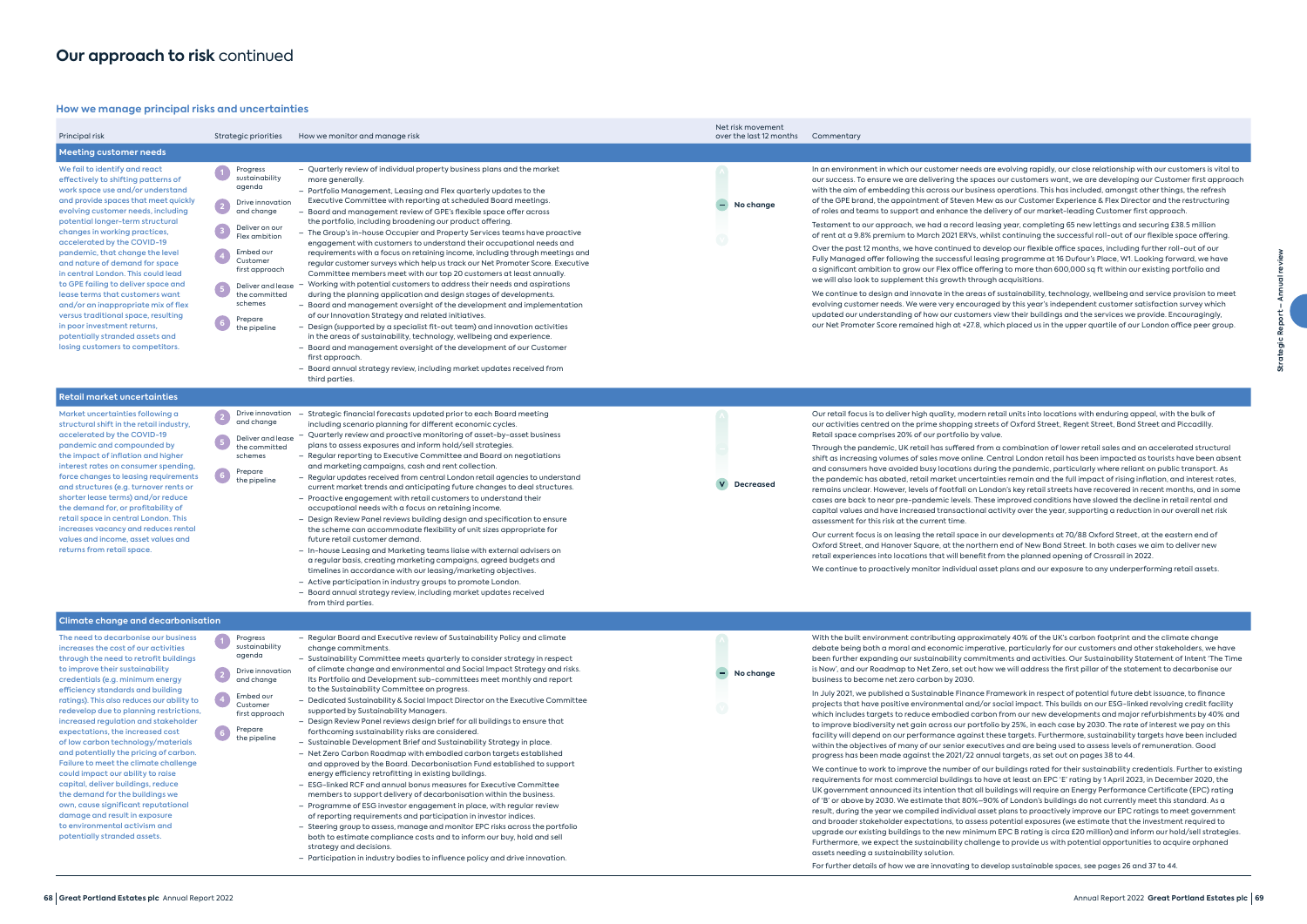### **How we manage principal risks and uncertainties** continued

| Principal risk                                                                                                                                                                                                                                                                                                                                                                                                                                                                                                                                                                                                                                                                                                                                                                                                                                                                                                                                                                                                                                                                                                                                           | Strategic priorities                                                                                                                                                                                                                                                                   | How we monitor and manage risk                                                                                                                                                                                                                                                                                                                                                                                                                                                                                                                                                                                                                                                                                                                                                                                                                                                                                                                                                                             | Net risk movement<br>over the last 12 months | Commentary                                                                                                                                                                                                                                                                                                                                                                                                                                                                                                                                                                                                                                                       |
|----------------------------------------------------------------------------------------------------------------------------------------------------------------------------------------------------------------------------------------------------------------------------------------------------------------------------------------------------------------------------------------------------------------------------------------------------------------------------------------------------------------------------------------------------------------------------------------------------------------------------------------------------------------------------------------------------------------------------------------------------------------------------------------------------------------------------------------------------------------------------------------------------------------------------------------------------------------------------------------------------------------------------------------------------------------------------------------------------------------------------------------------------------|----------------------------------------------------------------------------------------------------------------------------------------------------------------------------------------------------------------------------------------------------------------------------------------|------------------------------------------------------------------------------------------------------------------------------------------------------------------------------------------------------------------------------------------------------------------------------------------------------------------------------------------------------------------------------------------------------------------------------------------------------------------------------------------------------------------------------------------------------------------------------------------------------------------------------------------------------------------------------------------------------------------------------------------------------------------------------------------------------------------------------------------------------------------------------------------------------------------------------------------------------------------------------------------------------------|----------------------------------------------|------------------------------------------------------------------------------------------------------------------------------------------------------------------------------------------------------------------------------------------------------------------------------------------------------------------------------------------------------------------------------------------------------------------------------------------------------------------------------------------------------------------------------------------------------------------------------------------------------------------------------------------------------------------|
| <b>Pandemic</b>                                                                                                                                                                                                                                                                                                                                                                                                                                                                                                                                                                                                                                                                                                                                                                                                                                                                                                                                                                                                                                                                                                                                          |                                                                                                                                                                                                                                                                                        |                                                                                                                                                                                                                                                                                                                                                                                                                                                                                                                                                                                                                                                                                                                                                                                                                                                                                                                                                                                                            |                                              |                                                                                                                                                                                                                                                                                                                                                                                                                                                                                                                                                                                                                                                                  |
| <b>COVID-19 potential new variants</b><br>and/or a future pandemic leads to<br>a major and prolonged economic<br>recession and associated fiscal<br>response, significant decreases<br>in demand in our markets, reduced<br>footfall in central London, impairs<br>our customers' ability to meet their<br>rental obligations, adversely impacts<br>our rental values and rent collection,<br>reduces the availability, health and<br>wellbeing of our workforce and/or<br>disrupts our supply chains resulting<br>in a decreased ability to maintain<br>the consistency of our operations.                                                                                                                                                                                                                                                                                                                                                                                                                                                                                                                                                              | Progress<br>sustainability<br>agenda<br>Drive innovation<br>$\frac{1}{2}$<br>and change<br>Deliver on our<br>$\left(3\right)$<br>Flex ambition<br>Embed our<br>Customer<br>first approach<br>Deliver and lease<br>$\frac{5}{2}$<br>the committed<br>schemes<br>Prepare<br>the pipeline | - Business Continuity Plans and IT Business Continuity Plans in place.<br>- Pandemic Response Committee to manage and report on risks and concerns.<br>Its work has now been transitioned to our Hybrid GPE Committee to focus on<br>the return to the office and hybrid working, but will be reinstated as required.<br>- Monitoring of impacts and developments by the Board and<br>Executive Committee. Risk assessments undertaken as control<br>measures change.<br>- Stakeholder engagement mechanisms, particularly with customers,<br>contractors, shareholders and employees.<br>- Health and safety plans to support employees, customers and contractors<br>through a lockdown and return to work, and to keep buildings safe and open.<br>- Health and wellbeing programme in place to support employees' physical<br>and mental health.<br>- The Group aims to maintain a consistent policy of low financial leverage.<br>- Selection of contractors and suppliers based on creditworthiness. | <b>Decreased</b>                             | The COVID-19 pandemic brought disruption and c<br>The closure of offices and shops, and reduced tour<br>reduced customer demand and property valuatio<br>vaccination programme and, as a result, we have<br>we remain mindful of the risk of further waves of th<br>The Board, Audit and Executive Committees have<br>our extensive engagement with all our stakeholde<br>and wellbeing of our employees, customers and co<br>All our office properties have remained open throu                                                                                                                                                                                 |
| Macro environment and London attractiveness                                                                                                                                                                                                                                                                                                                                                                                                                                                                                                                                                                                                                                                                                                                                                                                                                                                                                                                                                                                                                                                                                                              |                                                                                                                                                                                                                                                                                        |                                                                                                                                                                                                                                                                                                                                                                                                                                                                                                                                                                                                                                                                                                                                                                                                                                                                                                                                                                                                            |                                              |                                                                                                                                                                                                                                                                                                                                                                                                                                                                                                                                                                                                                                                                  |
| The appeal of London real estate to<br>customers and investors diminishes<br>due to macro-economic conditions,<br>including the risk of a recession<br>driven by events such as geopolitical<br>tensions, challenging international<br>trading relationships, supply chain<br>disruption, lower GDP forecasts,<br>inflationary pressures, increasing<br>interest rates, energy prices and/<br>or rising costs of living. London's<br>relative appeal may also be impacted<br>by reduced appetite to travel to,<br>work and shop in London following<br>COVID-19, changes in government<br>policies, the rise of alternative<br>destinations for international<br>trade, the impact of civil unrest and<br>terrorism, the impact of long-term<br>climate change (including risk of<br>flooding) and the relative expense<br>of operating in London. This results<br>in reduced international capital<br>flows into London leading to a<br>lack of investment and/or capital<br>flight, lower leasing demand as<br>businesses defer decisions or are<br>unwilling to commit to new space,<br>decreasing income, asset values<br>and development viability. | Drive innovation<br>and change<br>$\overline{\mathbf{3}}$<br>Deliver on our<br>Flex ambition<br>Embed our<br>Customer<br>first approach<br>Deliver and lease<br>the committed<br>schemes<br>Prepare<br>the pipeline                                                                    | Board annual strategy review with regular economic and market updates<br>received from third parties.<br>- Strategic financial forecasts are updated prior to each Board meeting<br>with scenario planning for different economic cycles and eventualities.<br>- Regular review of strategic priorities and transactions in light of the<br>Group's dashboard of lead indicators and operational parameters.<br>- Key London indicators are monitored to help inform GPE's view of<br>London's recovery following COVID-19.<br>- The impact of international trading relationships, supply chain disruption<br>and geopolitical issues continue to be monitored and reported to the<br><b>Executive Committee and Board</b><br>- The Group aims to maintain a consistent policy of low financial leverage.<br>- Active participation in industry groups to promote London.                                                                                                                                 | No change                                    | London generates around 24% of UK GDP, with the<br>leading commercial, creative and financial centre<br>Central London has one of the world's largest com<br>and retail property attracting a deep and diverse<br>London's markets are also highly liquid and remair<br>due to its combination of relative value, strong leg<br>a welcoming attitude to global businesses.<br>Whilst we continue to monitor the fading impact of<br>remains unclear, including the risk a recession drive<br>of geopolitical tensions, supply chain disruption, Ic<br>and rising costs of living. However, London is resilie<br>anticipate that London's magnetism as a global c |
| Impact of property market dislocation on financial leverage and banking covenants                                                                                                                                                                                                                                                                                                                                                                                                                                                                                                                                                                                                                                                                                                                                                                                                                                                                                                                                                                                                                                                                        |                                                                                                                                                                                                                                                                                        |                                                                                                                                                                                                                                                                                                                                                                                                                                                                                                                                                                                                                                                                                                                                                                                                                                                                                                                                                                                                            |                                              |                                                                                                                                                                                                                                                                                                                                                                                                                                                                                                                                                                                                                                                                  |
| Capital markets disruption,<br>macro-economic shock and/<br>or an adverse change in market<br>conditions, including the impact<br>of significantly higher interest<br>rates, reduces asset values and<br>curtails income which increases                                                                                                                                                                                                                                                                                                                                                                                                                                                                                                                                                                                                                                                                                                                                                                                                                                                                                                                 | Drive innovation<br>and change<br>Deliver on our<br>$\overline{\textbf{3}}$<br>Flex ambition<br>Deliver and lease<br>$\overline{\phantom{a}}$<br>the committed                                                                                                                         | Quarterly review of capital structure, including gearing levels, by<br>the Chief Financial & Operating Officer and Executive Committee.<br>- Board annual strategy review with regular economic and market<br>updates received from third parties.<br>- Regular review of strategic priorities and transactions in light of the<br>Group's dashboard of lead indicators and operational parameters.<br>- Quarterly review of current and forecast debt, hedging levels and                                                                                                                                                                                                                                                                                                                                                                                                                                                                                                                                 | No change                                    | Over the long term, real estate markets have histo<br>As a result, we have consistently adopted a conser<br>As at 31 March 2022, our property LTV was 20.5%, r<br>As a result, we have substantial headroom above of<br>could fall around 56% before Group debt covenan<br>management actions.                                                                                                                                                                                                                                                                                                                                                                   |
|                                                                                                                                                                                                                                                                                                                                                                                                                                                                                                                                                                                                                                                                                                                                                                                                                                                                                                                                                                                                                                                                                                                                                          |                                                                                                                                                                                                                                                                                        |                                                                                                                                                                                                                                                                                                                                                                                                                                                                                                                                                                                                                                                                                                                                                                                                                                                                                                                                                                                                            |                                              |                                                                                                                                                                                                                                                                                                                                                                                                                                                                                                                                                                                                                                                                  |

- orically been cyclical and London has been no exception to this. rvative approach to financial leverage.
- het gearing was 25.4% and interest cover was not measurable. our Group debt covenants. We estimate property values nts could be endangered, even before factoring in mitigating
- The Group also has significant financial capacity with liquidity of £391 million, comprising cash of £28 million and undrawn committed facilities of £363 million. During the year, we enhanced the debt maturity profile of the Group by extending the maturity of £400 million of its £450 million unsecured revolving credit facility to January 2027. In addition, the Group's weighted average interest rate remains low at only 2.5% (falling to 2.1% on a fully drawn basis), with an attractive debt maturity ladder and diverse funding sources, predominantly borrowing

GPE's financial leverage and results in our breaching banking covenants. schemes

**6** Prepare<br>the pipeline

– Quarterly review of current and forecast debt, hedging levels and

financing ratios under various market scenarios.

– The Group aims to maintain a consistent policy of low financial leverage. – The Group's funding measures are diversified across a range of bank and bond markets. Sustainable Finance Framework introduced in

respect of potential future debt issuance. – Proactive balance sheet management.

– Investor relations programme, with regular broker consultation, to build a supportive shareholder base in the event of future fundraisings. – Regular review of financing by the Chief Financial & Operating Officer and Executive Committee with reporting at each Board meeting.

on an unsecured basis.

- largest economy of any city in Europe, and is one of the world's es, with a deep pool of talent
- Imercial real estate markets, with around 440 million sq ft of office mix of customers and property investors, many from overseas. n one of the leading global destinations for real estate investment dul system, time zone advantages, international connectivity and
- of COVID-19, the outlook for macro-economic conditions in London ren by factors such as the UK's global trading relationships, the impact ower GDP forecasts, inflationary pressures, increasing interest rates ent and has a long history of reinvention and innovation, and we ultural and business centre will be undiminished.
- hallenges to the global economy, our markets and operations.  $T$ ism, increased customer failures, impacted rent collection and ns. The impact of COVID-19 has abated due to the successful downgraded our 'Pandemic' net risk assessment. However, he pandemic and the emergence of new variants.
- overseen the Company's response to the pandemic including ers to offer appropriate support and to prioritise the safety ontractors.
- )<br>All out the year, operating to government guidelines.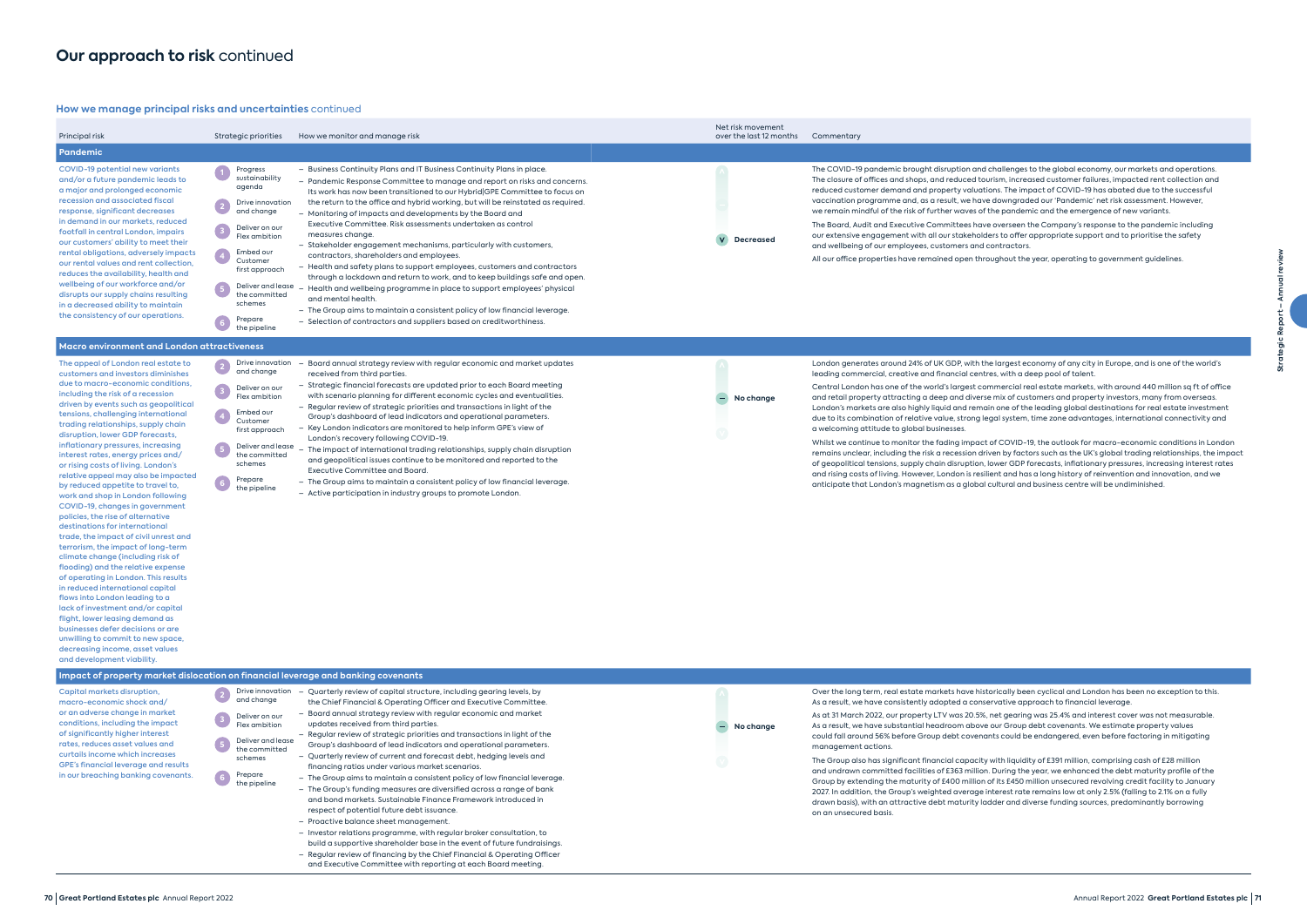### **How we manage principal risks and uncertainties** continued

te, 50 Finsbury Square, EC2, set to deliver 129,200 sq ft of high quality ice element of the building is 100% pre-let, and due for completion

en schemes set to deliver more than 1.1 million sq ft across the eet the highest standards of sustainable design, embrace technology working environments.

1 Newman Street & 70/88 Oxford Street, W1, office leasing in the period as detailed on page 23. However, given recent challenges in the retail d a loss on cost. Today, we have good interest in both the remaining and, as such, we expect the scheme's financial performance to improve

monitor construction pricing, and the resilience of supply chains, and we this risk as we embark on the development of 2 Aldermanbury Square, EC2.

| Principal risk                                                                                                                                                                                                                                                                                                                                                                                                                                                                                                                                                                                                                                                                                                        | Strategic priorities                                                                                                                                                                                                             | How we monitor and manage risk                                                                                                                                                                                                                                                                                                                                                                                                                                                                                                                                                                                                                                                                                                                                                                                                                                                                                                                                                                                                                                                                                                                                                                                                                                                                                                                                                                                                                                                                                                                                                                                                                                                                                                                                                                                                                                                                                                                                                                                                                                     | Net risk movement<br>over the last 12 months | Commentary                                                                                                                                                                                                                                                                                                                                                                                                                                                                                                                                                                                                                                                                                   |
|-----------------------------------------------------------------------------------------------------------------------------------------------------------------------------------------------------------------------------------------------------------------------------------------------------------------------------------------------------------------------------------------------------------------------------------------------------------------------------------------------------------------------------------------------------------------------------------------------------------------------------------------------------------------------------------------------------------------------|----------------------------------------------------------------------------------------------------------------------------------------------------------------------------------------------------------------------------------|--------------------------------------------------------------------------------------------------------------------------------------------------------------------------------------------------------------------------------------------------------------------------------------------------------------------------------------------------------------------------------------------------------------------------------------------------------------------------------------------------------------------------------------------------------------------------------------------------------------------------------------------------------------------------------------------------------------------------------------------------------------------------------------------------------------------------------------------------------------------------------------------------------------------------------------------------------------------------------------------------------------------------------------------------------------------------------------------------------------------------------------------------------------------------------------------------------------------------------------------------------------------------------------------------------------------------------------------------------------------------------------------------------------------------------------------------------------------------------------------------------------------------------------------------------------------------------------------------------------------------------------------------------------------------------------------------------------------------------------------------------------------------------------------------------------------------------------------------------------------------------------------------------------------------------------------------------------------------------------------------------------------------------------------------------------------|----------------------------------------------|----------------------------------------------------------------------------------------------------------------------------------------------------------------------------------------------------------------------------------------------------------------------------------------------------------------------------------------------------------------------------------------------------------------------------------------------------------------------------------------------------------------------------------------------------------------------------------------------------------------------------------------------------------------------------------------------|
| Failure to maximise returns from prevailing market conditions                                                                                                                                                                                                                                                                                                                                                                                                                                                                                                                                                                                                                                                         |                                                                                                                                                                                                                                  |                                                                                                                                                                                                                                                                                                                                                                                                                                                                                                                                                                                                                                                                                                                                                                                                                                                                                                                                                                                                                                                                                                                                                                                                                                                                                                                                                                                                                                                                                                                                                                                                                                                                                                                                                                                                                                                                                                                                                                                                                                                                    |                                              |                                                                                                                                                                                                                                                                                                                                                                                                                                                                                                                                                                                                                                                                                              |
| We fail to adequately read market<br>conditions and respond accordingly.<br>This results in making leasing<br>decisions or buying, selling or<br>developing buildings at the incorrect<br>time leading to insufficient returns<br>on our investment. Additionally,<br>in periods of stable and/or high<br>value markets we fail to effectively<br>adjust our business model to<br>maximise returns from prevailing<br>market conditions.                                                                                                                                                                                                                                                                              | Progress<br>sustainability<br>agenda<br>Drive innovation<br>and change<br>Deliver on our<br>Flex ambition<br>Embed our<br>Customer<br>first approach<br>Deliver and lease<br>the committed<br>schemes<br>Prepare<br>the pipeline | - Strategic financial forecasts are updated prior to each Board meeting<br>including scenario planning for different economic cycles and eventualities.<br>- Regular review of property cycle by reference to a dashboard of<br>lead indicators.<br>– Board annual strategy review including regular economic<br>and market updates received from third parties.<br>- Dedicated in-house team with remit to research sub-markets in central<br>London seeking the right balance between investment and development<br>opportunities for current and prospective market conditions.<br>- Detailed due diligence undertaken for all prospective acquisitions prior<br>to purchase to ensure appropriate risk adjusted returns.<br>Quarterly review of asset-by-asset business plans to assess future<br>performance and to inform hold/sell decision making.                                                                                                                                                                                                                                                                                                                                                                                                                                                                                                                                                                                                                                                                                                                                                                                                                                                                                                                                                                                                                                                                                                                                                                                                         | No change                                    | Despite the continued economic uncertainties, th<br>development scheme at 1 Newman Street & 70/88<br>repositioning of 50 Finsbury Square, EC2 later this<br>Square, EC2.<br>We continue to assess potential acquisition oppo<br>typically look to buy, in particular, assets with repo<br>fairly reflect their risk adjusted returns, continue to<br>on the sale of 160 Old Street, EC2 and purchased<br>supplemented by our recent acquisition of 6/10 St<br>to emerge over the coming year.                                                                                                                                                                                                |
| Failure to profitably deliver the development programme                                                                                                                                                                                                                                                                                                                                                                                                                                                                                                                                                                                                                                                               |                                                                                                                                                                                                                                  |                                                                                                                                                                                                                                                                                                                                                                                                                                                                                                                                                                                                                                                                                                                                                                                                                                                                                                                                                                                                                                                                                                                                                                                                                                                                                                                                                                                                                                                                                                                                                                                                                                                                                                                                                                                                                                                                                                                                                                                                                                                                    |                                              |                                                                                                                                                                                                                                                                                                                                                                                                                                                                                                                                                                                                                                                                                              |
| We fail to translate the development<br>pipeline and current committed<br>schemes into profitable developments<br>through poor development<br>management (including of supply<br>chain disruption and the impact<br>of inflation), an inappropriate level<br>of development undertaken as a<br>percentage of the portfolio, failure<br>to agree acceptable terms with<br>freeholders/adjoining owners/other<br>stakeholders, poor timing of activity<br>and/or inappropriate products for an<br>evolving market and customer needs<br>(including sustainability expectations).<br>This results in reduced development<br>activity, weak leasing performance,<br>reputational damage and reducing<br>property returns. | Progress<br>sustainability<br>agenda<br>Drive innovation<br>$\boxed{2}$<br>and change<br>Embed our<br>Customer<br>first approach<br>Deliver and lease<br>the committed<br>schemes<br>Prepare<br>the pipeline                     | - Updated strategic financial forecasts reviewed at each scheduled<br>Board meeting including scenario planning for different economic cycles.<br>- Development management quarterly updates to the Executive Committee<br>with reporting to each scheduled Board meeting.<br>- Regular review of portfolio mix and asset concentration. Adjustment<br>of the portfolio as appropriate through undertaking acquisitions and/or<br>development projects in joint venture or forward funding.<br>Regular meetings with key cost advisers, main contractors and<br>subcontractors to monitor market conditions. Procurement routes<br>and when to fix prices kept under close review.<br>- Prior to committing to a development, the Group conducts a detailed<br>financial and operational appraisal process which evaluates the expected<br>returns from a development in light of likely risks. During the course<br>of a development, the actual costs and estimated returns are regularly<br>monitored to signpost prompt decisions on project management,<br>leasing and ownership.<br>- Working with stakeholders, including agents, potential customers<br>and purchasers, to identify and address their needs and aspirations,<br>including in respect of safety, sustainability, wellbeing and technology<br>during the planning application and design stages.<br>- Regular pipeline review meetings between Development and Portfolio<br>Management teams and quarterly asset review sessions.<br>- Selection of contractors and suppliers based on their track record<br>of delivery and creditworthiness, corporate responsibility and<br>sustainability credentials.<br>- In-house Project Management team closely monitor construction and<br>manage contractors to ensure adequate resourcing to meet the programme.<br>- Post-completion reviews undertaken through Final Appraisal process on<br>all developments to identify best practice and areas for improvement.<br>- Regular review of the prospective performance of individual assets and | No change                                    | We currently have one committed scheme on-sit<br>space, and targeting BREEAM 'Excellent'. The offic<br>later this year.<br>Beyond this, the Group is preparing a further seve<br>coming decade, which are being designed to mee<br>and provide a variety of adaptable and flexible w<br>At our most recently completed development at '<br>was strong, with only one office floor remaining a<br>market, on completion of the scheme it delivered<br>office floor and the majority of the retail space ar<br>as the retail environment recovers.<br>Given the inflationary backdrop, we continue to r<br>are working closely with our suppliers to mitigate th<br>See more on pages 23 to 26 |

their business plans with joint venture partners.

he Group has been active in its key markets and has completed its  $\overline{\phantom{a}}$ 8 Oxford Street, W1 and we anticipate the completion of our substantial s year. We also commenced the enabling works at 2 Aldermanbury

ortunities across central London. However, the type of assets we ositioning and/or development opportunities at prices that, in our view, to be limited. During the year, we crystallised our development returns 17/15 Gresse Street, W1 to augment our growing Flex offer, further it Andrew Street, EC4. We expect further acquisition opportunities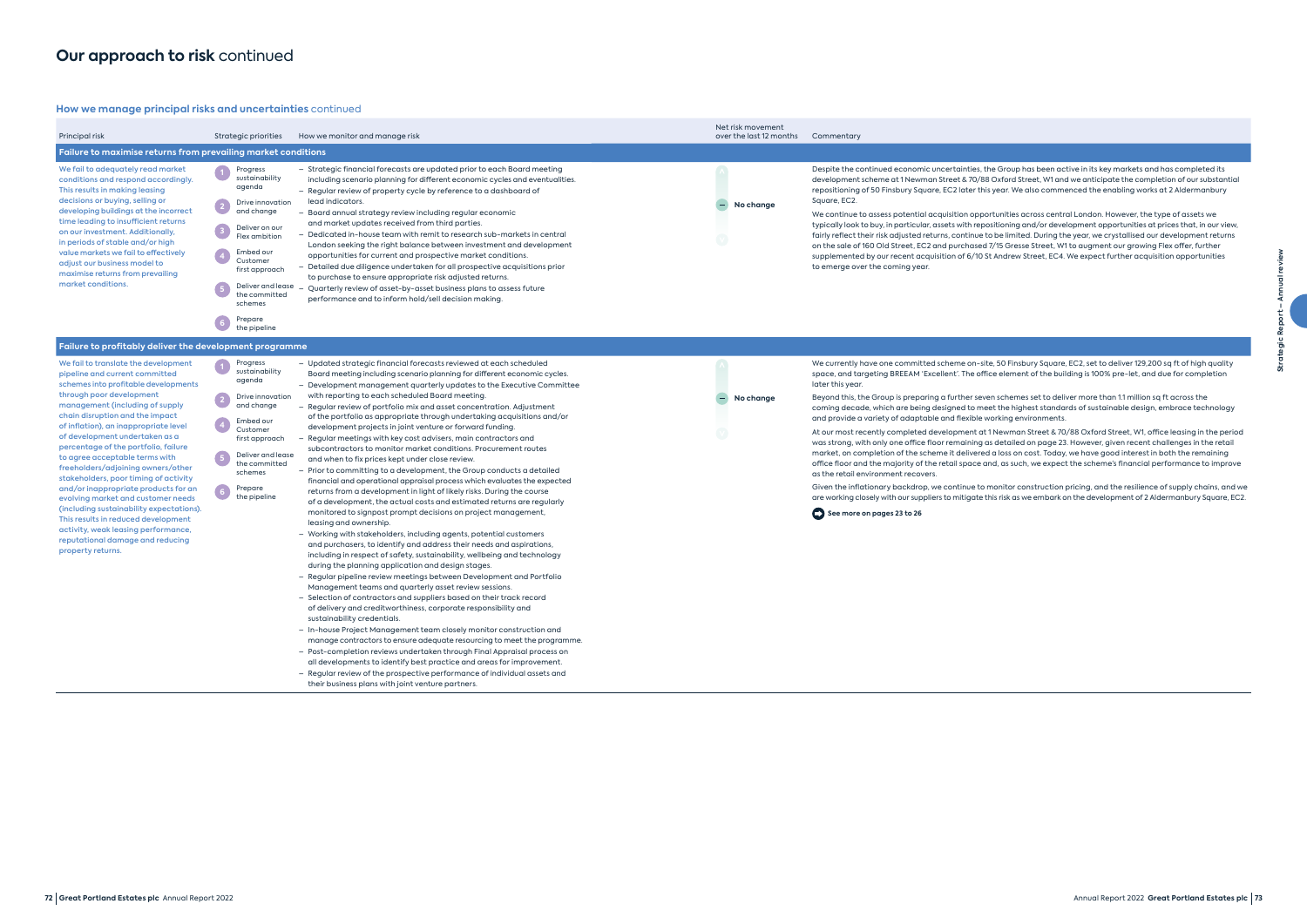### **How we manage principal risks and uncertainties** continued

| Principal risk                                                                                                                                                                                                                                                                                    | Strategic priorities                                                                                                                                                                                                             | How we monitor and manage risk                                                                                                                                                                                                                                                                                                                                                                                                                                                                                                                                                                                                                                                                                                                                                                                                                                                                                                                                                                                                                                                                                                                                                                                                                                                                                                                                                                                                                               | Net risk movement<br>over the last 12 months | Commentary                                                                                                                                                                                                                                                                                                                                                                                                                                                                                                                                                                                                                                                                                                                                                                                                                                                                                                                                                                                     |
|---------------------------------------------------------------------------------------------------------------------------------------------------------------------------------------------------------------------------------------------------------------------------------------------------|----------------------------------------------------------------------------------------------------------------------------------------------------------------------------------------------------------------------------------|--------------------------------------------------------------------------------------------------------------------------------------------------------------------------------------------------------------------------------------------------------------------------------------------------------------------------------------------------------------------------------------------------------------------------------------------------------------------------------------------------------------------------------------------------------------------------------------------------------------------------------------------------------------------------------------------------------------------------------------------------------------------------------------------------------------------------------------------------------------------------------------------------------------------------------------------------------------------------------------------------------------------------------------------------------------------------------------------------------------------------------------------------------------------------------------------------------------------------------------------------------------------------------------------------------------------------------------------------------------------------------------------------------------------------------------------------------------|----------------------------------------------|------------------------------------------------------------------------------------------------------------------------------------------------------------------------------------------------------------------------------------------------------------------------------------------------------------------------------------------------------------------------------------------------------------------------------------------------------------------------------------------------------------------------------------------------------------------------------------------------------------------------------------------------------------------------------------------------------------------------------------------------------------------------------------------------------------------------------------------------------------------------------------------------------------------------------------------------------------------------------------------------|
| <b>Challenging planning environment</b>                                                                                                                                                                                                                                                           |                                                                                                                                                                                                                                  |                                                                                                                                                                                                                                                                                                                                                                                                                                                                                                                                                                                                                                                                                                                                                                                                                                                                                                                                                                                                                                                                                                                                                                                                                                                                                                                                                                                                                                                              |                                              |                                                                                                                                                                                                                                                                                                                                                                                                                                                                                                                                                                                                                                                                                                                                                                                                                                                                                                                                                                                                |
| The increasingly stringent planning<br>environment limits the ability to<br>create appropriate new spaces,<br>increases costs and results<br>in our failure to obtain viable<br>planning consents and deliver<br>the development pipeline.                                                        | Progress<br>sustainability<br>agenda<br>Drive innovation<br>and change<br>Prepare<br>the pipeline                                                                                                                                | - Prior to committing to a development, the Group conducts a detailed<br>financial and operational appraisal process which evaluates the expected<br>returns from a development in light of likely risks.<br>Active engagement with planning authorities.<br>- Early engagement with local residents and community groups, adjoining<br>owners and freeholders.<br>- Third-party expertise used to support in-house teams, where appropriate.<br>- Regular updates to the Executive Committee and Board on regulatory<br>and planning policy developments.<br>- The Head of Planning Strategy leads a holistic approach to planning<br>across the portfolio.<br>- Sustainable building design, including climate change mitigation and<br>adaptation and growing preferences to reuse and refurbish buildings,<br>is considered at an early design stage. All our major developments<br>are subject to a minimum BREEAM rating requirement of 'Excellent'.                                                                                                                                                                                                                                                                                                                                                                                                                                                                                                   | No change                                    | To successfully deliver our developments, we w<br>planning consents to create great new sustains<br>of further challenging requirements. Moreover<br>totals 1.1 million sq ft across four London borou<br>We aim to engage with local authorities in an<br>secure planning consents that are both benefi<br>with our Social Impact Strategy, as a matter of<br>needs and, where possible, we will adjust our p<br>performance agreements with the local plann<br>in a timely manner.<br>Moreover, sustainability is becoming ever more<br>climate emergencies. We will look to work with<br>evolve our strategies for reducing the carbon f<br>See more on pages 23 to 26                                                                                                                                                                                                                                                                                                                      |
| People                                                                                                                                                                                                                                                                                            |                                                                                                                                                                                                                                  |                                                                                                                                                                                                                                                                                                                                                                                                                                                                                                                                                                                                                                                                                                                                                                                                                                                                                                                                                                                                                                                                                                                                                                                                                                                                                                                                                                                                                                                              |                                              |                                                                                                                                                                                                                                                                                                                                                                                                                                                                                                                                                                                                                                                                                                                                                                                                                                                                                                                                                                                                |
| Failure to attract, incentivise and<br>retain high quality, suitably diverse<br>and experienced individuals<br>negatively impacts our ability<br>to deliver our strategic objectives<br>and has a detrimental impact on<br>our values and inclusive culture.                                      | Progress<br>sustainability<br>agenda<br>Drive innovation<br>and change<br>Deliver on our<br>Flex ambition<br>Embed our<br>Customer<br>first approach<br>Deliver and lease<br>the committed<br>schemes<br>Prepare<br>the pipeline | - Regular review is undertaken of the Group's resourcing requirements,<br>performance management, talent review and succession planning.<br>- The Group has a competitive and attractive employee value proposition<br>that is strongly linked to performance and values and a formal six-monthly<br>appraisal system to provide regular assessment of individual performance.<br>- Regular benchmarking of remuneration packages to ensure competitive<br>financial and non-financial packages in line with market rates.<br>- Personal development planning and ongoing training support for employees<br>together with focused initiatives to nurture potential successors, including<br>mentoring and coaching programmes.<br>- Clear articulation of GPE values and behaviours which are embedded in<br>key people practices with Board and management monitoring of culture.<br>- Board and Nomination Committee oversight of our diversity and inclusion<br>strategy. New People Plan in place linked to GPE's purpose and strategy<br>with a strong focus on diversity and inclusion.<br>- Comprehensive health and wellbeing programme to support<br>employees' physical and mental health, including mental health first aiders.<br>- Hybrid Working Policy to give employees appropriate flexibility to perform<br>their roles.<br>- Focus on people engagement with regular two-way communication<br>and responsive employee-focused activities. | Increased                                    | The motivation of our people and maintaining<br>strategic priorities. The strength of our values<br>pulse survey showing 86% of our people would<br>talent from within including making several int<br>build our skills and capabilities to support the<br>We continue to progress our diversity and inclu<br>During the year we established an Inclusion Co<br>priorities for the Executive Committee with the<br>annual bonus objectives.<br>The physical and mental wellbeing of our peop<br>We seek to be a caring and supportive employ<br>mental health with a focus on de-stigmatising<br>first aiders and have introduced innovative too<br>We have continued our Board Engagement Pro<br>employees and to discuss important matters in<br>We continue to focus on growing the breadth, a<br>where needed in an inclusive environment. Wh<br>cognisant of the potential impact of lower varies<br>in an increase in our overall net risk assessment<br>of focus under our People Plan. |
| <b>Poor capital allocation decisions</b>                                                                                                                                                                                                                                                          |                                                                                                                                                                                                                                  |                                                                                                                                                                                                                                                                                                                                                                                                                                                                                                                                                                                                                                                                                                                                                                                                                                                                                                                                                                                                                                                                                                                                                                                                                                                                                                                                                                                                                                                              |                                              |                                                                                                                                                                                                                                                                                                                                                                                                                                                                                                                                                                                                                                                                                                                                                                                                                                                                                                                                                                                                |
| We make poor decisions regarding<br>the allocation of capital such<br>that we buy, sell, hold or develop<br>(including retrofitting to meet<br>minimum energy efficiency standards)<br>the incorrect buildings, or do so<br>at inappropriate cost, resulting<br>in inadequate investment returns. | Progress<br>sustainability<br>agenda<br>Drive innovation<br>and change<br>Deliver on our<br>Flex ambition<br>Embed our<br>Customer<br>first approach<br>Prepare<br>the pipeline                                                  | Regular reviews conducted of individual property IRRs, including quarterly<br>review of individual property dashboards and the market generally.<br>- Weekly investment meetings held and regular dialogue maintained with<br>key intermediaries.<br>- Portfolio Management, Flex, Development and Leasing quarterly updates<br>to the Executive Committee with reporting at scheduled Board meetings.<br>- Strategy review forecast on an asset-by-asset basis provides a business plan<br>for each individual property which is reviewed against the performance of<br>the business as a whole.<br>- Detailed due diligence processes in place to help ensure appropriate returns.                                                                                                                                                                                                                                                                                                                                                                                                                                                                                                                                                                                                                                                                                                                                                                         | No change                                    | We continue to assess potential acquisition opp<br>performance of our portfolio to maximise retu<br>of 160 Old Street, EC2 and purchased 7/15 Gres<br>by our recent acquisition of 6/10 St Andrew Str<br>the coming year.<br>During the year, we established a steering grou<br>to estimate compliance costs and to inform or<br>We also commenced the enabling works at 2 A                                                                                                                                                                                                                                                                                                                                                                                                                                                                                                                                                                                                                   |

vork closely with both local authorities and communities to secure able spaces, helping London to thrive. The London Plan includes a number r, our substantial and flexible pipeline of seven uncommitted schemes ughs, all of which will likely be subject to planning approval requirements.

open, transparent and non-adversarial manner to enable us to icial to us and the local communities in which they are built. In line f course, we liaise with community stakeholders to understand their roposals to take account of comments received. We use planning iing authority to ensure that our planning applications are determined

e important in the planning process with key local authorities declaring i them to support their principles of 'good growth' and continue to footprint of our development activities.

#### **I** our strong inclusive culture remains fundamental to the delivery of our and appeal of our culture was highlighted with our most recent employee 'recommend GPE as a great place to work'. We continue to develop our ternal promotions to our Senior Management Team. We also continue to delivery of our 'Customer first' approach.

usion strategy which forms an integral part of our new People Plan.  $p$ mmittee to oversee the implementation of initiatives and have set clear e incorporation of specific diversity and inclusion targets within their

ble has been a key priority as we transition to increased flexible working. ver with a comprehensive Wellbeing Programme to support physical and , the reality of mental health challenges. We have trained mental health .<br>ols to support the mental health of our employees and family members.

ogramme to enable the Board to listen and respond to feedback from mpacting the business.

depth and diversity of our talent, providing focused development support ille our employee retention rate for the year was high at 82%, we are able pay outcomes on retention in uncertain markets which has resulted of our 'People' risk. Retention and incentivisation remain important areas

portunities across central London and regularly review the forward-look rns. During the year, we crystallised our development profit on the sale sse Street, W1 to augment our growing Flex offer, further supplemented reet, EC4. We expect further acquisition opportunities to emerge over

up to assess, manage and monitor EPC risks across the portfolio, both ur buy, hold and sell strategy and decisions. Me also comment the enable the enable the enable the enable the enable the enable the enable the Scala<br>Margine Scale in the enable of the enable square, EC2.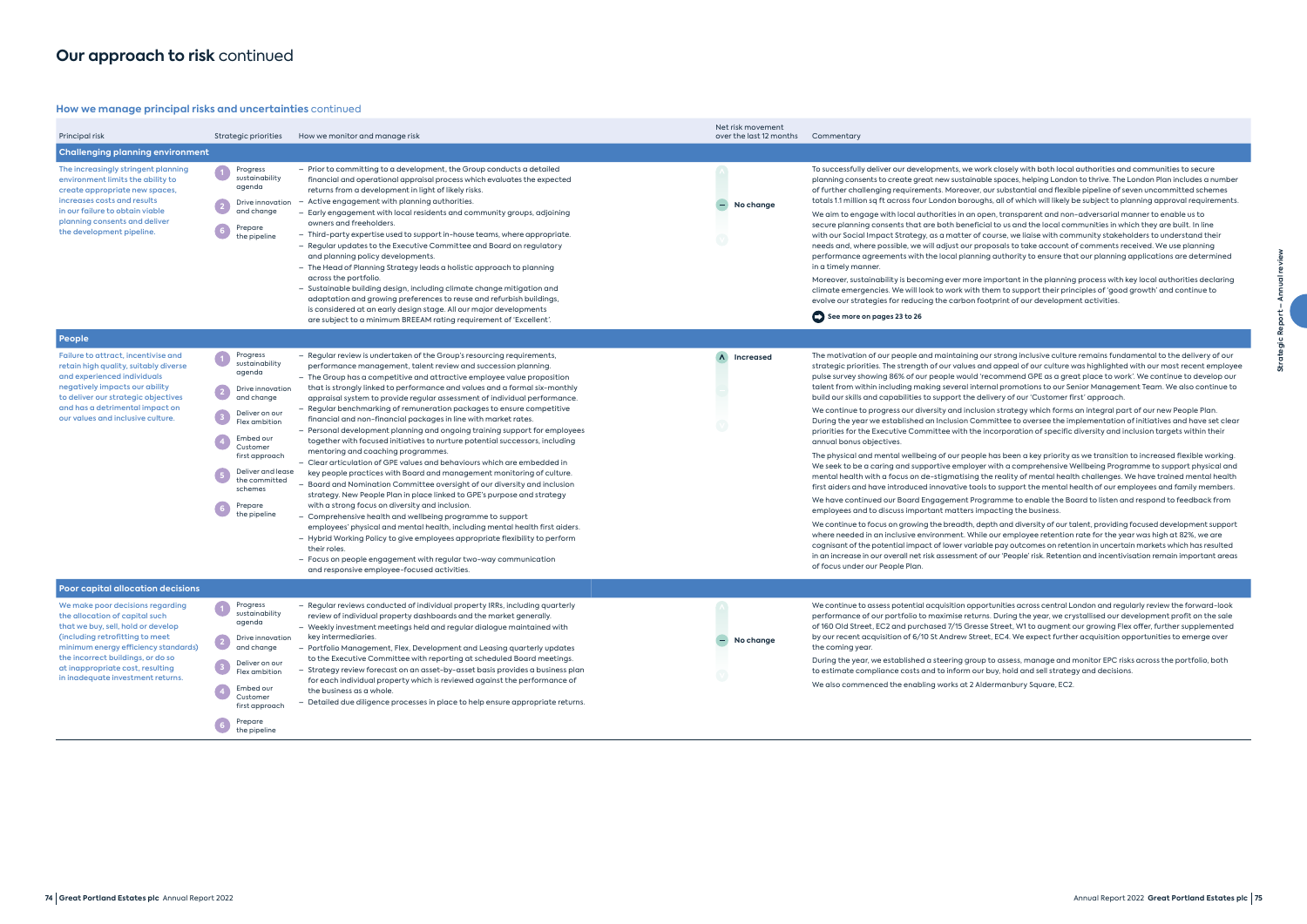### **How we manage principal risks and uncertainties** continued

| Principal risk                                                                                                                                                                                                                                                                                                                                                                                                                                                                                         | Strategic priorities                                                                                                                                                                                                                                                                        | How we monitor and manage risk                                                                                                                                                                                                                                                                                                                                                                                                                                                                                                                                                                                                                                                                                                                                                                                                                                                                                                                                                                                                                                                                                                                                                                                                                                                                                                                                                                                      | Net risk movement<br>over the last 12 months | Commentary                                                                                                                                                                                                                                                                                                                                                                                                                                                                                                                                                                                                                                                                                                                                                                                                                         |
|--------------------------------------------------------------------------------------------------------------------------------------------------------------------------------------------------------------------------------------------------------------------------------------------------------------------------------------------------------------------------------------------------------------------------------------------------------------------------------------------------------|---------------------------------------------------------------------------------------------------------------------------------------------------------------------------------------------------------------------------------------------------------------------------------------------|---------------------------------------------------------------------------------------------------------------------------------------------------------------------------------------------------------------------------------------------------------------------------------------------------------------------------------------------------------------------------------------------------------------------------------------------------------------------------------------------------------------------------------------------------------------------------------------------------------------------------------------------------------------------------------------------------------------------------------------------------------------------------------------------------------------------------------------------------------------------------------------------------------------------------------------------------------------------------------------------------------------------------------------------------------------------------------------------------------------------------------------------------------------------------------------------------------------------------------------------------------------------------------------------------------------------------------------------------------------------------------------------------------------------|----------------------------------------------|------------------------------------------------------------------------------------------------------------------------------------------------------------------------------------------------------------------------------------------------------------------------------------------------------------------------------------------------------------------------------------------------------------------------------------------------------------------------------------------------------------------------------------------------------------------------------------------------------------------------------------------------------------------------------------------------------------------------------------------------------------------------------------------------------------------------------------|
| <b>Health and safety</b>                                                                                                                                                                                                                                                                                                                                                                                                                                                                               |                                                                                                                                                                                                                                                                                             |                                                                                                                                                                                                                                                                                                                                                                                                                                                                                                                                                                                                                                                                                                                                                                                                                                                                                                                                                                                                                                                                                                                                                                                                                                                                                                                                                                                                                     |                                              |                                                                                                                                                                                                                                                                                                                                                                                                                                                                                                                                                                                                                                                                                                                                                                                                                                    |
| A health and safety incident<br>(including by our contractors) results<br>in loss of life, significant injury or<br>widespread infection, and financial<br>and/or reputational damage to GPE.<br>Furthermore, significant changes<br>in health and safety (including fire<br>safety) regulations and practice<br>driven by government intervention<br>following events such as COVID-19<br>and Grenfell increases compliance<br>and development costs and/or<br>risks of non-compliance.               | Progress<br>sustainability<br>agenda<br>Drive innovation<br>$\left( 2\right)$<br>and change<br>Embed our<br>Customer<br>first approach<br>Deliver and lease<br>5 <sub>5</sub><br>the committed<br>schemes<br>Prepare<br>the pipeline                                                        | - Quarterly Health and Safety Committee meetings are held with formal<br>quarterly reporting on health and safety to the Executive Committee and<br>regular reporting to the Board, including on progress against our Health<br>and Safety Strategy.<br>Regular health and safety site checks are undertaken by Executive Committee<br>members, the Development and Project Management teams and<br>third parties, along with regular senior leadership tours of buildings.<br>Pre-qualification and competency checks are undertaken for contractors<br>and consultants with contractor management processes in place.<br>- Formal reporting on near misses/significant incidents and accidents.<br>- Proactive health and safety KPIs to monitor and track performance and<br>drive behaviours.<br>- Annual cycle of health and safety audits.<br>- Online health and safety management system in place for the business.<br>- Comprehensive fire safety management procedures in place.<br>- Activities are undertaken to monitor and raise employee awareness<br>and understanding of health and safety matters, including through<br>employee engagement surveys.<br>- Comprehensive health and wellbeing programme in place for employees<br>with mental health first aiders and an employee assistance programme.<br>- Pandemic policies and procedures in place for head office and<br>portfolio buildings. | No change                                    | We continue to focus on ensuring that we have a be<br>year, we kept our buildings open and safe for acces<br>any works, including maintaining all COVID-19 reco<br>cleaning, air quality monitoring and introduced add<br>all our buildings remained open and all statutory in:<br>allocated timeframe.<br>With the forthcoming introduction of the Fire Safety<br>and procedures to meet the new requirements and<br>every building.<br>The Group had two reportable accidents during the<br>on accident investigation to understand lessons lec<br>work could have been set up differently and to unde<br>We continue to undertake activities to raise employe<br>and have improved the monitoring of health and sc<br>proactive key performance indicators. In our most r<br>strongly agreed that the organisation takes health |
| <b>Cyber security and infrastructure failure</b>                                                                                                                                                                                                                                                                                                                                                                                                                                                       |                                                                                                                                                                                                                                                                                             |                                                                                                                                                                                                                                                                                                                                                                                                                                                                                                                                                                                                                                                                                                                                                                                                                                                                                                                                                                                                                                                                                                                                                                                                                                                                                                                                                                                                                     |                                              |                                                                                                                                                                                                                                                                                                                                                                                                                                                                                                                                                                                                                                                                                                                                                                                                                                    |
| A cyber attack or infrastructure<br>failure leads to business or network<br>disruption within our portfolio or<br>loss of information or customer data.<br>There is the potential for greater<br>impact on Fully Managed customers,<br>to which we provide increased<br>infrastructure support, and high-risk<br>customers. This results in litigation,<br>reputational damage, financial or<br>regulatory penalties.                                                                                  | Progress<br>sustainability<br>agenda<br>Drive innovation<br>$\left( \frac{2}{2} \right)$<br>and change<br>$\overline{\mathbf{3}}$<br>Deliver on our<br>Flex ambition<br>Embed our<br>Customer<br>first approach<br>Deliver and lease<br>the committed<br>schemes<br>Prepare<br>the pipeline | - IT and cyber security updates are regularly reported to the Executive<br>Committee and the Board which oversee the implementation of our<br>three-year IT strategy adopted in March 2021.<br>Cyber security systems and controls are in place and regularly reviewed,<br>with external support, against best practice.<br>- A head office and portfolio IT risk register is maintained.<br>- The Group's IT Disaster Recovery Plan is regularly reviewed and tested<br>and recovery of data at an off-site recovery centre is tested during the year.<br>- Regular testing of IT security is undertaken including penetration testing<br>of key systems.<br>- The Group's data is regularly backed up and replicated.<br>- The Group's Cyber Third Party Management and Security Policy and<br>processes are designed to identify and control cyber-related risks arising<br>from our third-party relationships.<br>- Employee awareness training on cyber risk is undertaken regularly.<br>- Cyber risk insurance is in place.<br>- Each building has a bespoke Emergency Action Plan, maintaining<br>appropriate systems to mitigate any infrastructure failure.                                                                                                                                                                                                                                                | No change                                    | Cyber security risk has remained elevated due to th<br>and more recent cyber risks arising from recent geo<br>and increased vulnerabilities created by remote an<br>into our cyber security measures, both in our head of<br>Our three-year IT Strategy is designed in part to fur<br>and digitise our business.                                                                                                                                                                                                                                                                                                                                                                                                                                                                                                                   |
| Flex operational capabilities and service provision                                                                                                                                                                                                                                                                                                                                                                                                                                                    |                                                                                                                                                                                                                                                                                             |                                                                                                                                                                                                                                                                                                                                                                                                                                                                                                                                                                                                                                                                                                                                                                                                                                                                                                                                                                                                                                                                                                                                                                                                                                                                                                                                                                                                                     |                                              |                                                                                                                                                                                                                                                                                                                                                                                                                                                                                                                                                                                                                                                                                                                                                                                                                                    |
| The failure to maximise operational<br>expertise and efficiencies or to<br>appropriately control costs impacts<br>the delivery of our Flex office<br>strategy and our ability to generate<br>appropriate risk adjusted returns.<br>Further, as we scale up our Flex office<br>delivery and increase our focus<br>on service provision, the failure by<br>GPE and/or its partners/suppliers to<br>deliver high quality service impacts<br>customer satisfaction, demand,<br>retention and asset values. | Progress<br>sustainability<br>agenda<br>Drive innovation<br>and change<br>Deliver on our<br>$\left(3\right)$<br>Flex ambition<br>Embed our<br>Customer<br>first approach<br>Deliver and lease<br>the committed<br>schemes<br>Prepare<br>the pipeline                                        | - Board and management oversight of the development and implementation<br>of the Flex strategy and business plan.<br>- Board annual strategy review with regular market updates.<br>Quarterly Flex updates to the Executive Committee with reporting<br>at scheduled Board meetings.<br>- Dedicated Flex leadership in place from March 2022 with regular review<br>of team skills and capabilities to support the effective delivery of customer<br>service and experience.<br>- Board and management oversight of the development of our Customer<br>first approach.<br>- Dedicated team within the Group's in-house Occupier and Property Services<br>teams with a focus on proactive engagement, including through meetings and<br>regular customer surveys, to ensure customers' occupational needs are met.<br>- Quarterly review of individual assets plans and the market generally.<br>- Close management oversight of costs and services, including design<br>and delivery.<br>- Design (supported by a specialist fit-out team) and innovation activities<br>in the areas of sustainability, technology, wellbeing and experience.<br>- Board and management oversight of our Innovation Strategy and related                                                                                                                                                                                            | <b>New</b>                                   | As we drive our Flex strategy and scale-up our Flex<br>of our business, control costs and generate approp<br>year, we appointed Steven Mew as our Customer Ex<br>teams to support and enhance the delivery of our F<br>focus on improving procurement, design and delive<br>We continue to evolve our operating model and clo<br>refine and expand the choice of spaces we provide.<br>To date, we are very encouraged by the feedback v<br>independent customer satisfaction survey where or<br>of our Customer first strategy is designed to ensure<br>deliver the type and quality of services our custome                                                                                                                                                                                                                      |

**Strategic Report – Annual review**

 $rac{c}{\pi}$ ÷ £

the rise in attempted cyber crime during the COVID-19 pandemic geopolitical tensions, combined with greater reliance on technology and hybrid working. We have continued to invest time and resource id office and across our portfolio.

further enhance our IT and cyber controls as we continue to innovate

ex operations, our ability to deliver this operationally intensive side opriate risk adjusted returns has grown in significance. During the r Experience & Flex Director alongside the restructuring of roles and r Flex operations. We have also recruited additional expertise to livery.

closely monitor costs and prospective risk adjusted returns as we

tk we have had for our products, which was reflected in this year's e our Net Promoter Score remained high. The ongoing development of our continuous feedback and provide valuable insight to help us mers' demand.

West-in-class and proactive health and safety culture. During the cess by our customers and employees and those needing to complete commended protocols when needed. We continued with enhanced dditional water flushing regimes. Critically, notwithstanding COVID-19, inspections and risk assessments were completed within the

ety Act, we have proactively strengthened our fire safety practices ind developed up-to-date and compliant fire strategies for

the year. Where accidents do occur, we work with our supply chain learned and opportunities for improvement, to consider how the nderstand how, as a client, we can better support our suppliers.

oyee awareness and understanding of health and safety requirements d safety across the portfolio through the introduction of a set of ist recent employee pulse survey, 95% of respondents agreed or Ith and safety seriously.